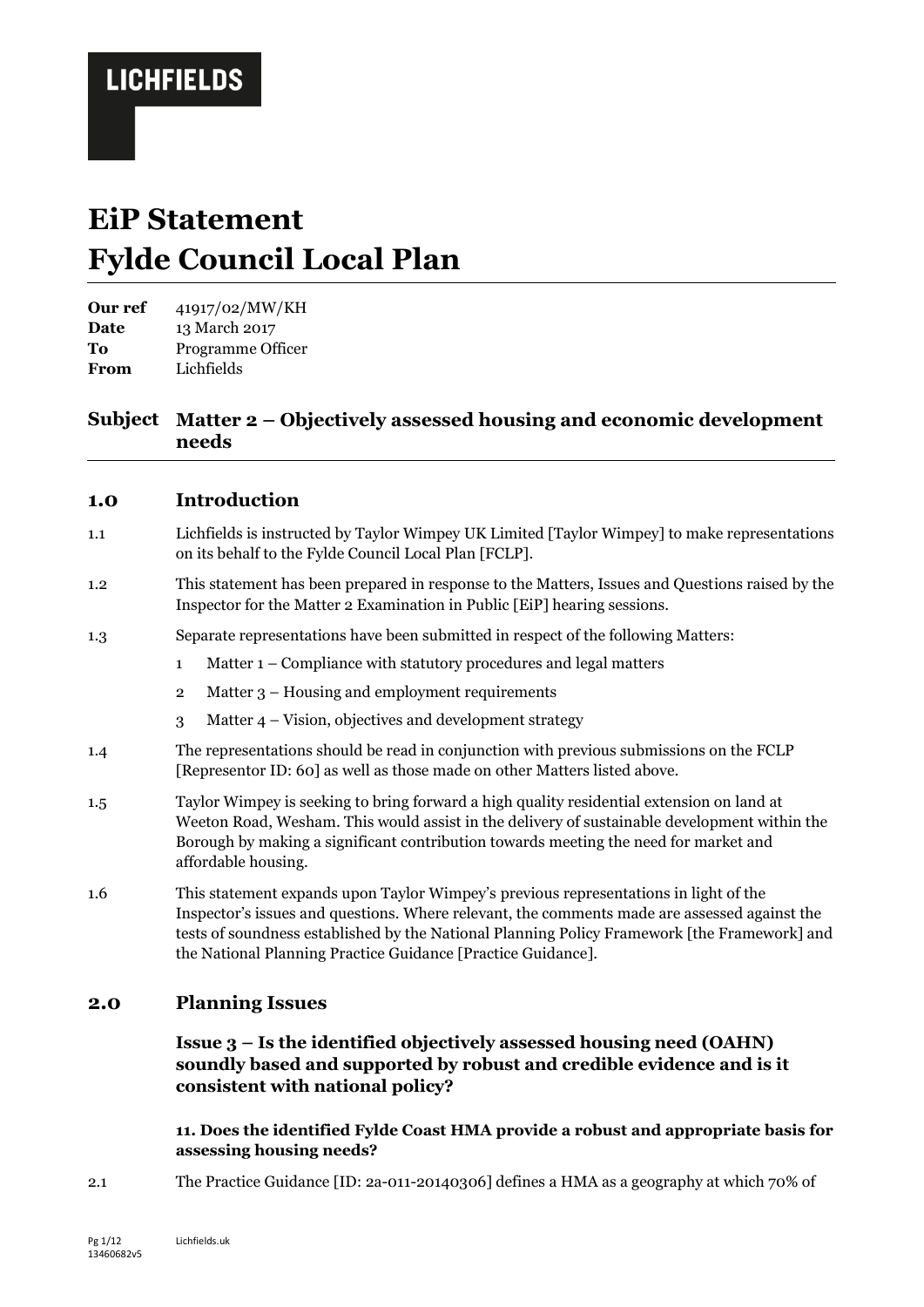local moves are self-contained, whilst the former CLG Guidance notes that the benchmark for self-containment may be lower in rural areas.

2.2 The primary source of data on internal migration used by Turley in its consideration of the extent of the HMA in the 2014 Fylde Coast Strategic Housing Market Assessment [SHMA] is the Patient Register Data Service [PRDS]. PRDS data can provide an unrealistic understanding of migration flows as it does not account for residents who are not registered with a GP or continue to be registered in their previous area. Residents who register a number of years after moving could give a false indication of the number of migration movements in that year. Use of the Census 2011 is considered to be a more robust data source.

2.3 Census 2011 data for origin-destination data was release on 25 July 2014 which post-dates the publication of the final version of the Fylde Coast SHMA in February 2014, but was available at the time of the Turley's subsequent Addendum studies in November 2014 and May 2015. An analysis of origin-destination data for Fylde Borough in isolation indicates 52.2% inward migration and 54.7% outward migration, whereas for the Fylde Coast, migration selfcontainment rates are 73.3% inward migration and 74.3% outward migration.

- 2.4 The SHMA concludes that the three authorities making up the Fylde Coast area (Fylde Council, Wyre Borough Council and Blackpool Council) operate as a relatively strong and distinct housing market area due to high level of self-containment and the movement of people to surrounding authorities being relatively limited [§3.28]. It is agreed that the level of selfcontainment across the Fylde Coast authorities suggests this is an appropriate HMA, although other factors also need to be considered.
- 2.5 The SHMA also uses 2001 Census commuting data (which is now out of date) as the Census 2011 data was not release until 23 March 2015. The 2011 Census data has been analysed and indicates that the Fylde Coast has a commuting self-containment rate of 86.0%. Combined with the high level of migratory self-containment it is concluded that the SHMA is justified in considering the three Fylde Coast authorities to be a self-contained HMA.
- 2.6 Whilst Taylor Wimpey agree that the Fylde Coast HMA is a robust and appropriate basis for assessing housing needs, its disagrees with the Council's comment in its response to the Inspector's Initial Questions [ref. EL1.001b] that "*The economic context for Fylde is that its functional economic area is regional, if not national".* This statement is clearly incorrect; the functional economic market area is the spatial level at which local economies and markets actually operate. Indeed, the Practice Guidance [ID:2a-008-20140306] recognises that in some cases housing market areas and functional economic areas may well be the same.
- 2.7 Taylor Wimpey therefore considers that the Fylde Coast HMA is the most appropriate basis for assessing the housing needs of the area.

**12. The SHMA and its Addendums identify the OAN figure for Fylde as a range, based on the 2012-based sub-national household projections (SNHP). The DCLG released its 2014-based SNHP in July 2016. The Council refers to there being only a 1% difference in projected household numbers between the 2012 and 2014-based projections, though this is over slightly different timescales. Further to my initial questions to the Council (EL1.001a), its response (EL1.001b) indicates that the actual increase is less than 1% taking account of the different periods and it is not considered that this has any significant implications for the OAHN. Is this justified by the evidence? Is the use of the 2012-based sub-national household projections**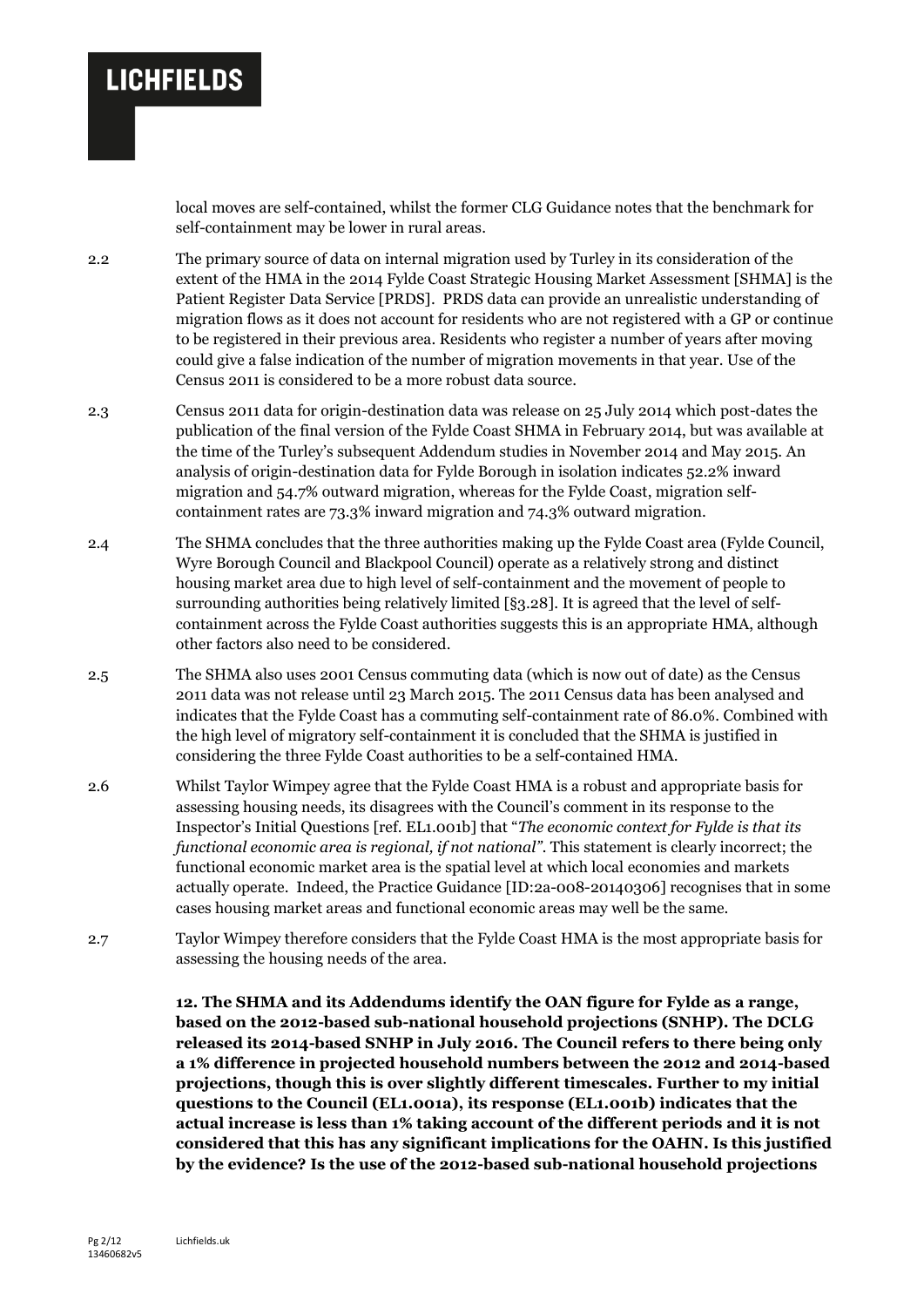#### **as a 'starting point' for identifying the OAHN appropriate? What bearing, if any, would the latest household projections have on the assessment of the OAHN?**

- 2.8 The Practice Guidance [ID:2a-015-20140306] specifies that up-to-date household projections published by CLG should provide the starting point estimate of overall housing need. The 2014 based SNHP should therefore be used to inform the baseline demographic requirement and adjusted to reflect local demographic factors, employment trends as well as appropriate market signals including market indicators of the balance between the demand for and supply of dwellings<sup>1</sup>.
- 2.9 Whilst it is acknowledged that the 2014-based SNHP were released subsequent to the publication of the SHMA Addendum 2, the Council has made no meaningful attempt to consider the implications of the these projections on the OAHN for Fylde Borough, nor the other local authorities within the wider housing market area (as discussed in greater detail in the representations submitted in relation to Matter 1).
- 2.10 A review of the 2014-based SNHP has therefore been undertaken to understand the extent to which the projected household growth has a material change on the starting point for the calculation of OAHN (see Table 1). Over the Local Plan period (2011-2032) the 2014-based SNHP projections suggest that growth will be in the order of 256 households annually. This represents a 16% increase from the 2012-based SNHP (which indicated an annual growth of 221 households annually) and is due to an increase in both the 2014 SNPP and the underlying headship rates.

|                            | 2012-based SNHP | 2014-based SNHP |  |  |  |  |
|----------------------------|-----------------|-----------------|--|--|--|--|
| Net increase in households | 4.637           | 5,376           |  |  |  |  |
| Annual growth              | 221             | 256             |  |  |  |  |

Table 1 Comparison of 2012-based SNHP and 2014-based SNHP for Fylde Borough (2011-32)

Source: CLG

- 2.11 It is therefore completely inaccurate and misleading for the Council to conclude in its response to the Inspector's initial questions that *"a 1% increase in the percentage change in the Household Projections from the 2012 SNHP to the 2014 SNHP (which is less than a 1% increase over the plan period) does not have significant implications for the OAN and the Housing Requirement Figure".*
- 2.12 This deduction is based on the Council simply rounding the projected number of households each year and comparing the 2012-based SNHP and 2014-based SNHP across different timescales (i.e. *"At 2032, the end of the plan period, the projected number of households in thousands is the same for both the 2012 and 2014 projections, at 40,000").* A more detailed analysis of the data reveals that at 2032, the projected number of households is 39,662 using the 2012-based SNHP, compared with 40,407 using the 2014-based SNHP. This equates to an increase of 745 households even before any allowance is made for vacant units or second homes. The Council's consideration of the household projections year by year over the plan period therefore does not provide any meaningful assessment and should not be relied upon to justify the continued use of the 2012-based SNHP as the starting point for calculation of its OAHN.

-

<sup>1</sup> Practice Guidance ID: 2a-015-20140306 & ID:2a-019-20140306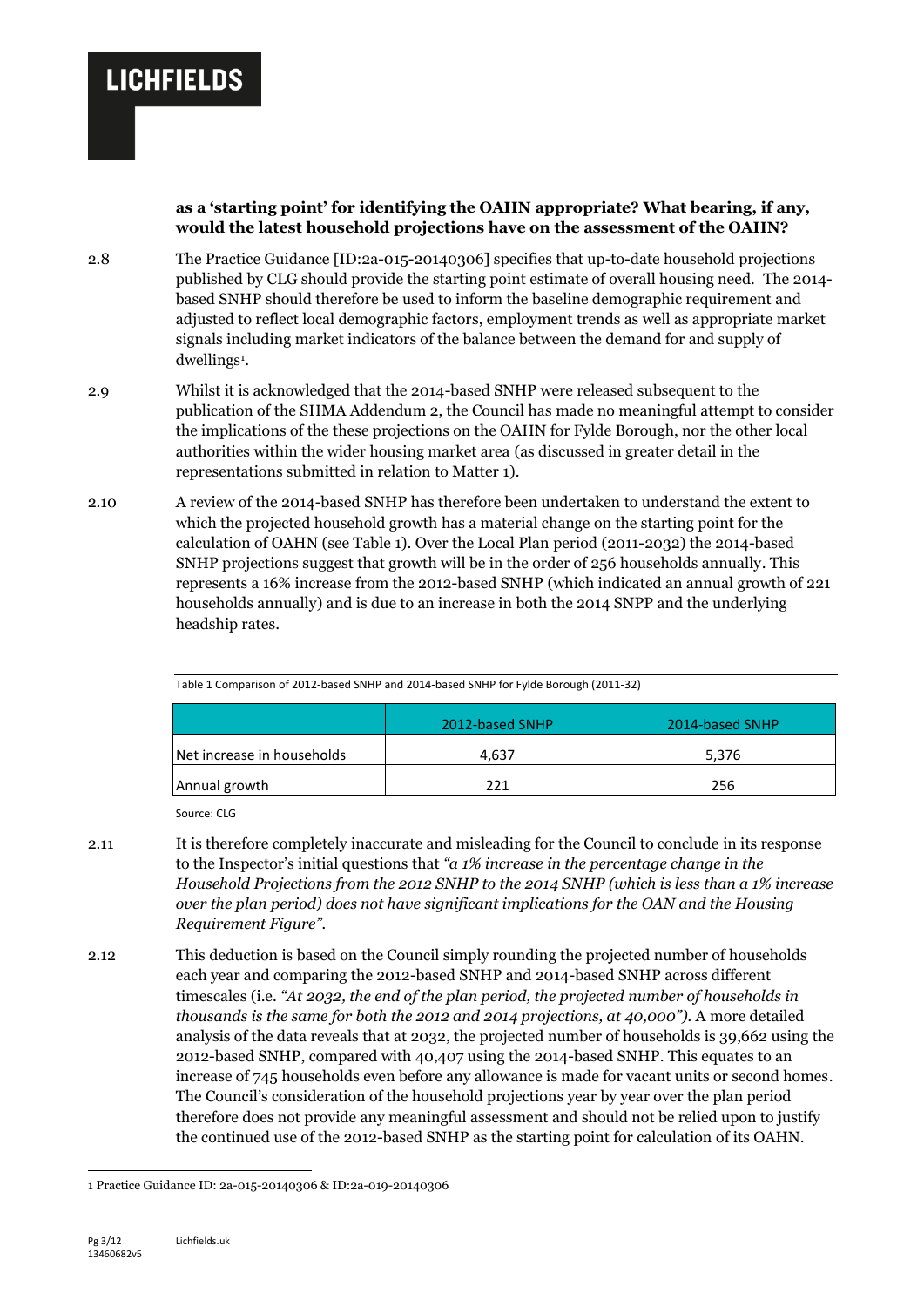2.13 We therefore conclude that the use of 2012-based SNHP is not an appropriate basis for the determination of future housing needs and is not justified in line with the requirements of the Framework or Practice Guidance. Taylor Wimpey considers that it would be appropriate for additional OAHN analysis to be undertaken in light of the differences highlighted above.

#### **13. Is the OAHN range of figures identified in the SHMA soundly based?**

2.14 The method used by Turley in the SHMA Addendum 2 is based on the following steps:

- 1 Preferred demographic scenario ('10-year X') based on long term (10 year) migration scenario excluding UPC (360 dpa);
- 2 Market signals adjustment based on accelerating headship rates = modest uplift of 2.8% applied (370 dpa); and
- 3 Affordable housing need identified (249 dpa), but no further adjustment to housing requirement made.
- 2.15 The SHMA Addendum 2 translates the 2012-based SNHP projections to a modelled need of 237 dpa. This rises to 370 dpa between 2011 and 2032 with adjustments being made to headship rates in the younger age categories and other demographic characteristics unique to the Borough. Whilst the demographic baseline assessment of need equates to the 370 dpa figure taken forward by the Council in the FCLP, the employment-led AECOM and Oxford Economics scenario modelled in the SHMA and two Addendums suggest a need for between 440 and 450 dpa2. The SHMA Addendum 2 concludes that *"the upper end of the range would represent the OAN on the basis of the considered economic position within the Council's evidence base"* [§5.28]. Turley is therefore clearly suggesting that the Council's OAHN should be in the order of **440/450 dpa**.
- 2.16 The approach taken to setting housing requirements must be grounded in the background evidence of housing OAHN within an area, and this evidence must be sound and robust to inform the strategy making process. In this context, Taylor Wimpey wish to raise the following concerns in relation to the OAHN range of figures:

#### 1 **2014-based SNHP and demographic factors**

The starting point for the calculation of OAHN should be the 2014-based SNHP as they are the most up-to-date projections available. As noted above, these latest projections indicate higher household growth than the 2012-based SNPP (in the order of 16%) which would lead to a commensurate growth in dwellings.

Taylor Wimpey agree with the approach of sensitivity testing long term migration trends and it is recognised that the modelling in the SHMA and its Addendums take into account alternative levels of migration. Taylor Wimpey also concurs with Turley's assumption that the most appropriate course of action for the demographic baseline is to exclude the UPC from the calculations in this instance. However, the preferred demographic scenario (Migration-led 10-year X) is based on the last 10 years of historical evidence available at that time  $(2003/04 \text{ to } 2012/13)$ . In this context it is significant to note that the ten-year average total net migration gains are higher for the 10 year period ending in 2016 than for the previous period ending in 2013.

-

<sup>2</sup> Fylde Coast Strategic Housing Market Assessment Addendum 2 [§5.27]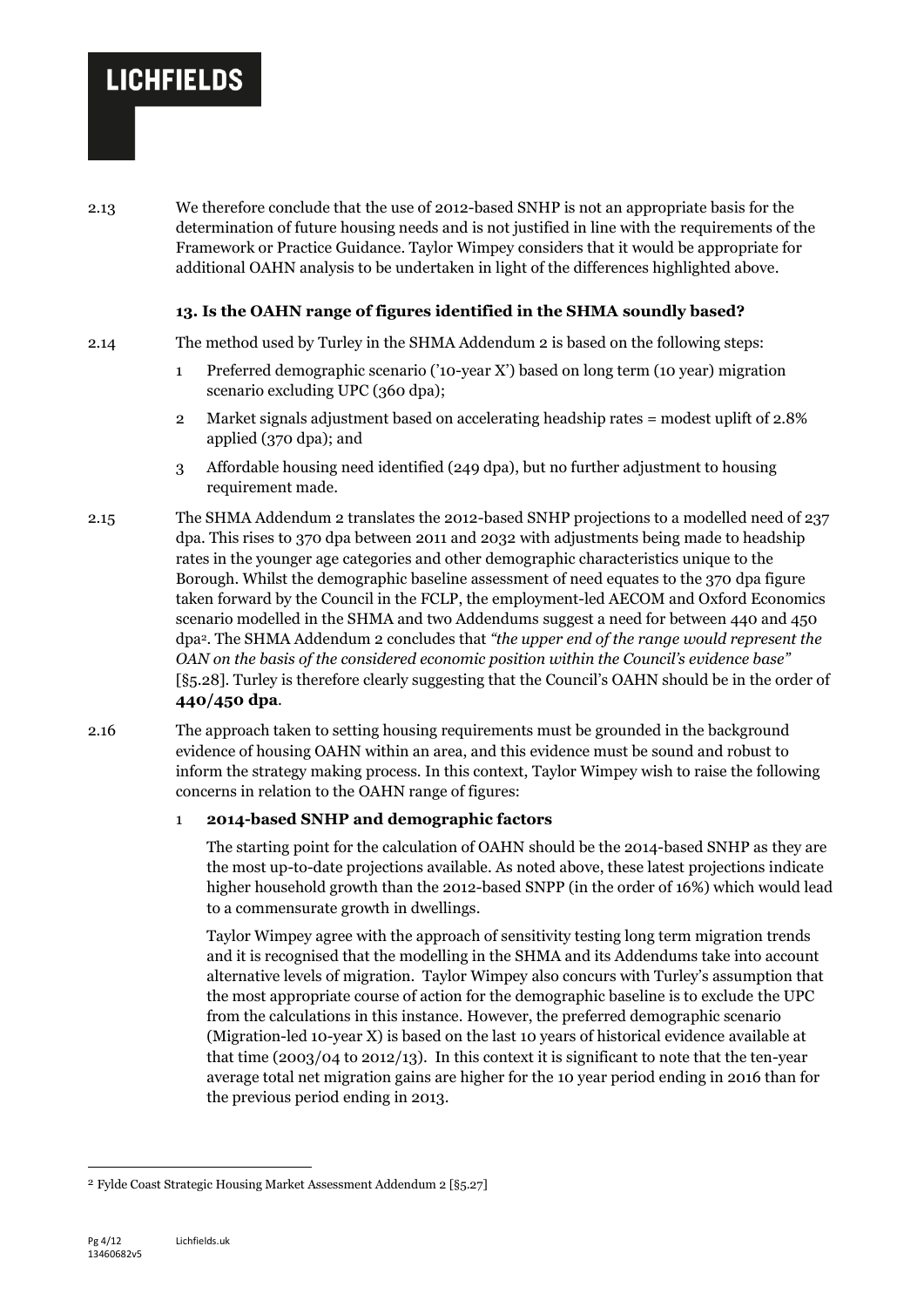#### Table 2 Fylde Borough Net Migration Gains

| <b>Time Period</b> | <b>Total Net Migration</b> |  |  |
|--------------------|----------------------------|--|--|
| $2004 - 2013$      | 988                        |  |  |
| $2006 - 2015$      | 1086                       |  |  |

Source: ONS Mid-Year Population Estimates

Both of these factors should be taken into account in establishing the demographic starting point for OAHN for Fylde Borough and would suggest an upward adjustment to the demographic baseline is necessary.

#### 2 **Adjustments to headship rates**

The SHMA Addendum 2 adjusts the headship rates of younger cohorts to bring them up to 2001 levels. This forms the 'market signals uplift' (as stated in SHMA Addendum 2 - §4.70). This uplift figure totals just 10-11 additional dpa across the various scenarios and represents a 2.8% uplift on the Addendum's preferred demographic scenario ('10-year X'), from 360 dpa to 370 dpa.

Whilst it is recognised that Turley has sought to address worsening housing market signals through the use of an uplift to the demographic starting point, the Practice Guidance [ID: 2a-020-20140306] is clear that the precise impacts of market signals uplift should not be explored. However, the 2015 Addendum attempts to do exactly this by estimating the precise impact of improving affordability through modelling increased household formation rates in younger age groups. In doing so, the SHMA fails to distinguish between the demographic-led needs of the three authorities and the supply response which is represented by a market signals uplift. The result is that the market signals uplift is conflated. As discussed in further detail in the response to Question 14, market signals and adjustments to headship rates are two separate steps in separate parts of the process.

## 3 **Market signals**

A detailed review of market signals has been undertaken in relation to Question 14. In summary, it is Taylor Wimpey's view that the market indicators justify an uplift to the demographic-led (adjusted) baseline in the order of 10%, rather than the 2.8% uplift applied in the SHMA Addendum 2. The 10% uplift reflects the overall performance in relation to a number of market signals and a significant level of under-delivery in Fylde Borough. This would raise the SHMA Addendum 2 370 dpa demographically-led figure to 407 dpa.

## 4 **Affordable housing need**

The SHMA Addendum 1 identifies an affordable housing requirement of 249 dpa. The Council's Housing Requirements Paper (July 2016) [§70] suggests that there is a need to uplift the overall housing provision above the demographic baseline to address affordability issues. At 30% delivery (i.e. the target in the FCLP), this would equate to 830 dpa. Whilst it is recognised that this level of housing is unlikely to be ever be achieved in Fylde, given that this is more than four-times the number of dwellings (net) the Borough has consistently delivered in the past (199 dpa over the past decade3), a further uplift is required to make a meaningful contribution to reduce the affordable housing need. As set out below in relation

1

<sup>3</sup> Turley (May 2015): Fylde Addendum 2: Analysis of Housing Need in light of the 2012 Sub-National Household Projections, paragraph 4.32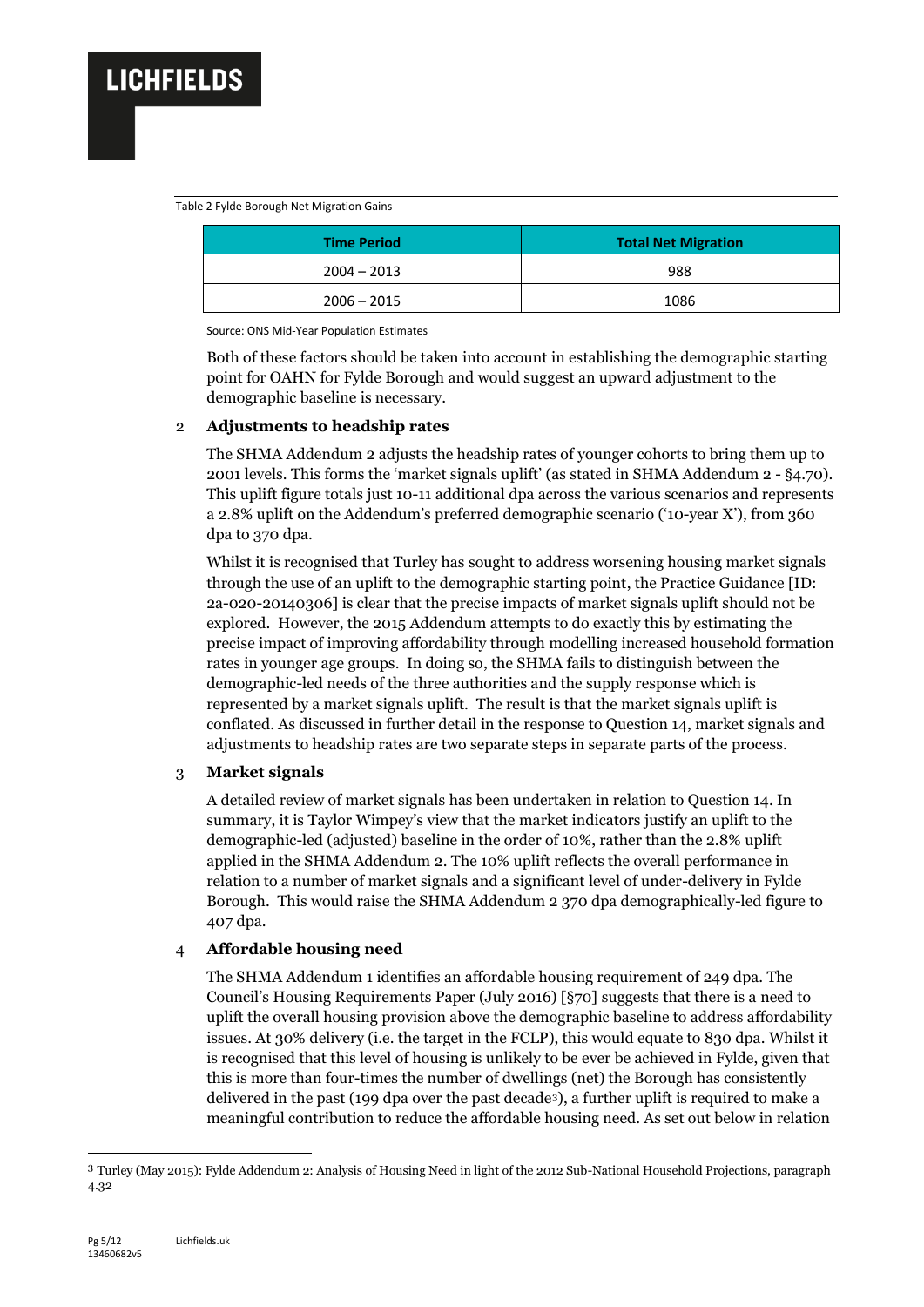to Question 16, it is considered that a further 10% upwards adjustment should be applied to the range.

#### 5 **Economic led needs**

It is right and proper that consideration of OAHN seeks to address economic growth needs. The SHMA Addendum 2 clearly recognises this and states that providing a suitable level of economic growth would result in an OAHN of 440/450 dpa. Indeed, Turley suggests that this comprises the actual OAHN for Fylde, rather than the 370 dpa taken forward by the Council. Taylor Wimpey agrees with the general theory behind this approach and that the employment led projections should inform OAHN calculations.

- 2.17 From this analysis, Taylor Wimpey considers that the resultant housing OAHN would be in the order of **450 dpa** over the period to 2032. This aligns with both the amended demographic needs and the employment let needs suggests by Turley in the SHMA Addendum 2.
- 2.18 On this basis, and in light of the clear need for uplift above the demographic baseline to account for the 2014-based SNHP, market signals and affordable housing, Taylor Wimpey is concerned that 370 dpa does not represent a robust OAHN.
- 2.19 Overall, the evidence base for the FCLP does not satisfy the requirements of the Framework to prepare a relevant, up-to-date and adequate SHMA to assess full housing needs.

### **14. Does the assessment of OAHN take sufficient account of market signals as well as other market indicators in relation to the balance between the demand for and supply for housing?**

- 2.20 The Practice Guidance [ID: 2a-020-20140306] requires that the housing need figure, as derived by the household projections, be adjusted to take into account market signals. It clearly distinguishes between the demographic-led need for housing (generated by population and household growth) and the market signals uplift which is primarily a supply response over and above the level of demographic need to help address negatively performing market signals, such as worsening affordability.
- 2.21 The SHMA Addendum 2 examines a range of market signals, comparing Fylde with Blackpool, Wyre, South Ribble, Preston, the North West region and England. The SHMA Addendum 2 concludes that changes in market signals in Fylde have not been significantly worse than many neighbouring authorities or the national picture, ranking in an average position for most indicators. The uplift figure applied totals just 10-11 additional dpa across the various scenarios and represents a 2.8% uplift on the Addendum's preferred demographic scenario (Migration-led 10-year X), from 360 dpa to 370 dpa.
- 2.22 A separate analysis has been undertaken to assess the extent to which market signals indicate an imbalance between supply and demand in Fylde in order to determine the upwards adjustment that should be made over the demographic-led baseline. A summary of this assessment against the conclusions of the SHMA and its Addendums is set out below:
	- 1 **Land Prices** the estimated value per hectare of a typical residential site in Fylde is high at £2,688,000. This figure exceeds the other Lancashire authorities and is even above the England average (excluding London) of £1,958,000 per hectare.
	- 2 **House Prices** the SHMA Addendum 2 compares mean house prices over two periods: 1996 – 2012 and 2001 – 2014. Based on the 2014 data, the average (mean) house price in Fylde was £200,811. This figure was higher than Wyre (£159,373) and Blackpool (£107,311),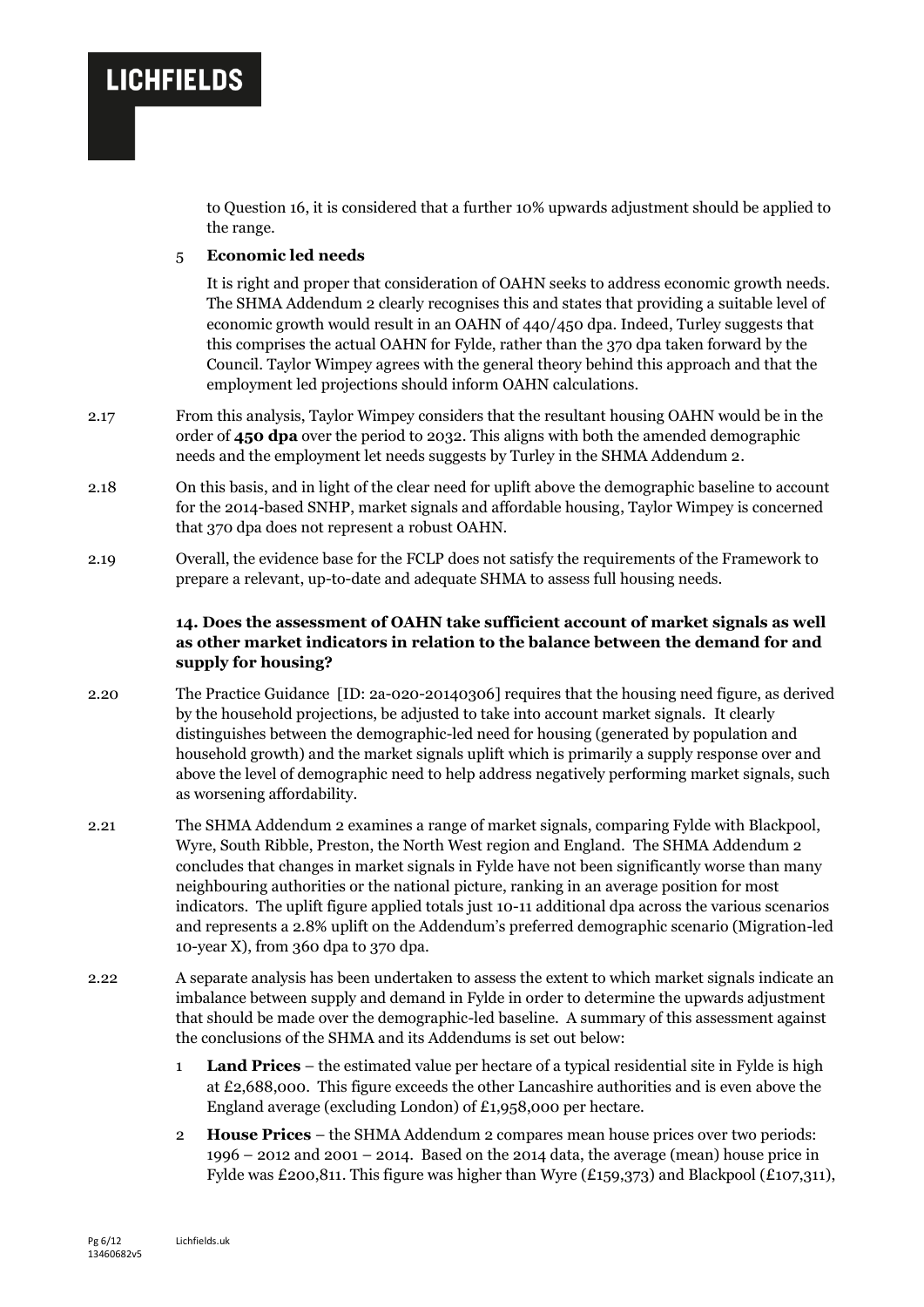

although some way below the national average (£264.350).

Taylor Wimpey analysis confirms the strength of the Fylde housing market when compared to other authorities. In particular, house prices are higher than adjoining districts, and significantly more than Lancashire as a whole. It is also important to note that over the period2000-2015, median house prices have increased by 156% (£111,475) in Fylde, compared to 121% and133% in Blackpool and Wyre respectively.

- 3 **Rents** the SHMA Addendum 2 indicates that Fylde's mean private rental levels are above the comparator areas, with a mean rate of £583, above South Ribble at £578, Wyre at £555 and Blackpool at £495. Whilst the rate of growth since 2010/11 has remained largely static, at just 1.2%, this contrasts with the fall in rental levels experienced in Wyre and Blackpool (at -2.5% and -3.6% respectively).
- 4 **Affordability**  The SHMA Addendum 2 acknowledges the affordability issues faced within Fylde. Overall the affordability ratio has been lower than the national average, but the affordability ratio of 6.22 in Fylde in 2013 was higher that Wyre (6.12) and Blackpool  $(4.59).$

According to the latest 2015 figures, the ratio in Fylde and Blackpool has fallen to 5.90  $(+77%)$  and 5.04  $(+52%)$  respectively, whilst Wyre's has increased to 6.48  $(+67%).$ 

- 5 **Rates of Development** the Practice Guidance [ID: 2a-019-20140306] is clear that historic rates of development should be benchmarked against the planned level of supply over a meaningful period. Net housing completions over the last two decades are reviewed in the 2015 Addendum and indicate an under-delivery of 764 dwellings over the period 2003 to 2011 when set against the 306 dpa RS target. At the base date of the modelling undertaken by Edge Analytics (2012/13), the backlog had increased to 1,073. This is clearly a very significant level of under-delivery and is likely to have had an adverse impact on many of the other worsening housing market signals;
- 6 **Overcrowding**  the Practice Guidance [ID: 2a-020-20140306] indicates that a range of signals demonstrate unmet need for housing in an area, including indicators on overcrowding, concealed/sharing households and homelessness. At 0.8%, the rate of overcrowding in Fylde is well below the national rate (32.3%). The Borough also has a low rate of concealed families, experiencing an increase of 39% between 2001 and 2011. This is lower than the four neighbouring authorities and the national average (71.1%).

The SHMA Addendum 2 does not consider any homelessness indicators. An analysis of this data indicates that in 2014/15, the number of households in priority need was low in Fylde (0.31 per 1,000 households) when compared to the national figure (2.4 per 1,000 households).

- 2.23 Overall, the findings of the report are that changes in market signals in Fylde have not been significantly worse than many neighbouring authorities or the national picture, ranking in an average position for most indicators. It therefore concludes that *"a modest uplift applied to the household projections could help to address affordability issues in the borough, and can ensure that a relatively constrained position – in terms of the backlog against planned supply – is not projected forward."* [§4.59].
- 2.24 Taylor Wimpey disagrees with this position. The SHMA Addendum 2 conflates market signals with adjustments to headship rates when the Practice Guidance [ID: 2a-015-20140306] indicates these are separate steps in separate parts of the process. The market signals adjustment within OAHN is an increase in **supply** in response to a number of indicators; this is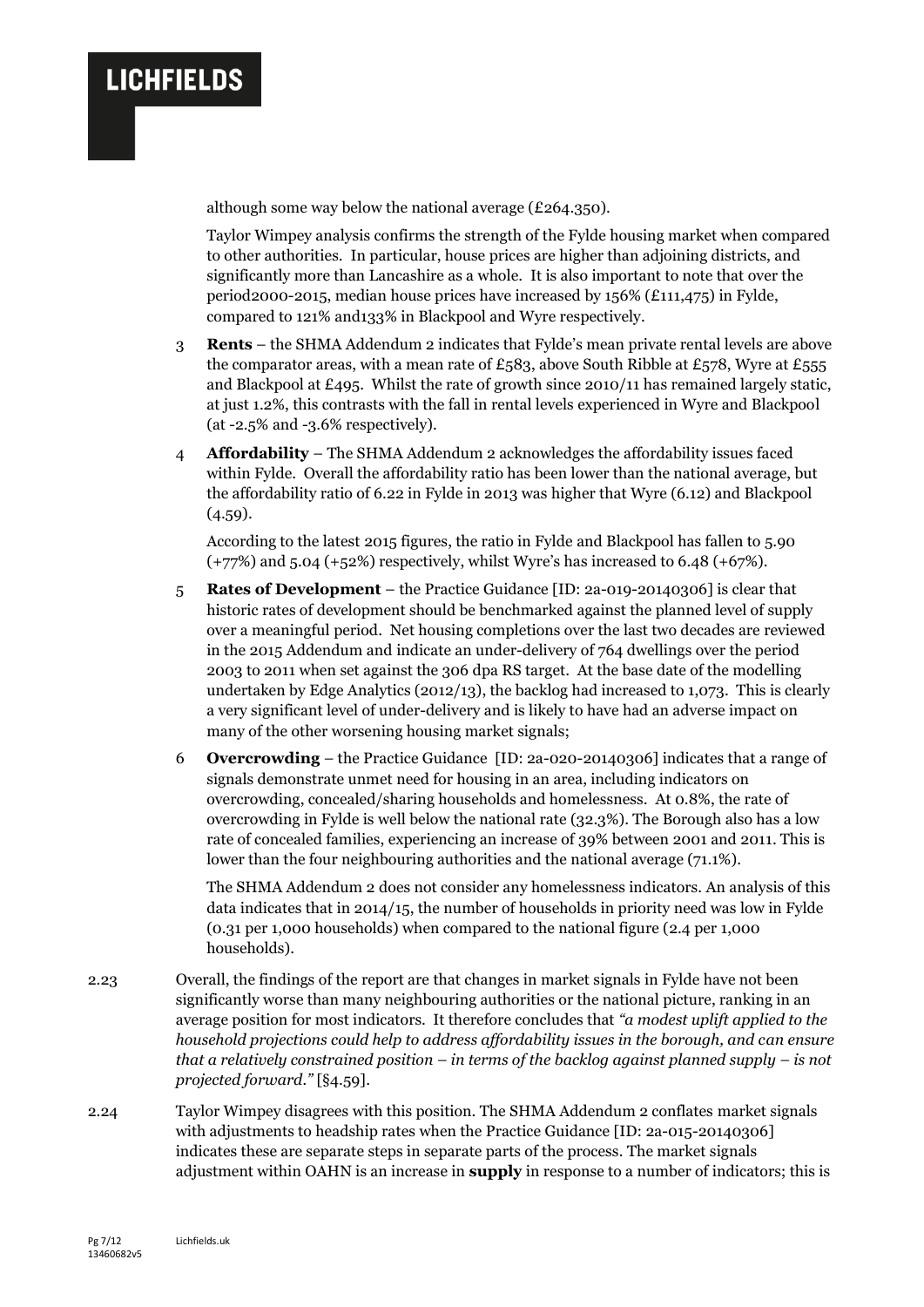

a separate element to the demographic-led housing **need** identified.

- 2.25 The SHMA Addendum 2 approach fundamentally fails to address market signals in any proper manner, nor in the way advocated by the Practice Guidance [ID: 2a-020-20140306] or recent Inspectors4. The result is that market signals pressures are underplayed and the scale of increase (2.8%, or 11 dpa for Fylde) does not make an appropriate uplift to help address the affordability issues.
- 2.26 Taylor Wimpey considers that a market signals uplift should be applied **on top** of the 370 dpa. In terms of the extent of any uplift to be applied to the market signals, the situation has been complicated by the more recent recommendations of the Local Plan Expert Group [LPEG]. 5 This includes a standardisation of the appraisal of market signals and the extent of any uplift to the demographic starting point. The LPEG Report suggests taking account of just two market indicators (Appendix 6), namely the House Price Ratio [HPR] and the Rental Affordability Ratio [RAR].
- 2.27 The Report suggests that, based on data by CLG, LPAs should apply an upward adjustment to the demographic starting point in line with the following benchmarks:
	- 1 Where the House Price Ratio is less than 5.3 and Rental Affordability Ratio is less than 25%, no uplift is required;
	- 2 Where HPR is at or above 5.3 and less than 7.0, and/or the RAR is at or above 25% and less than 30%, a 10% uplift should be applied;
	- 3 Where the HPR is at or above 7.0 and less than 8.7, and/or the RAR is at or above 30% and less than 35%, a 20% uplift should be applied; and
	- 4 Where the HPR is at or above 8.7 and/or the RAR is at or above 35%, a 25% uplift should be applied.
- 2.28 The data alluded to in the LPEG is not yet published by CLG, but based on Lichfields own figures, it is calculated that the 3-year average HPR for Fylde would be 5.68, whilst the equivalent 3-year average RAR would equate to 22.8%. These figures are currently only indicative and may change if CLG agree to publish these figures themselves. Notwithstanding this, if the findings of the LPEG report are accepted, a 10% market signals uplift would be required for Fylde which would equate to an additional 37 dpa.
- 2.29 In summary, the Council has failed to discharge the requirement set out in the Framework [§47] and the Practice Guidance [ID: 2a-020-20140306] to adequately address market signals in arriving at its housing requirement figure. The FCLP is therefore unsound as it is not consistent with national policy.

#### **15. Has the assessment of OAHN taken account of other factors including vacancy rates and second homes?**

2.30 The assessment of OAHN takes into account a 'vacancy rate' of 6.6% based on the ratio between households (occupied, second homes and vacant) and dwellings (shared and unshared) from the 2011 Census.

1

<sup>4</sup> http://www.eastleigh.gov.uk/pdf/ppi\_Inspectorsreport12Feb15.pdf

<sup>5</sup>Local Plans Expert Group (March 2016): Local Plans Report to the Communities Secretary and to the Minister of Housing and Planning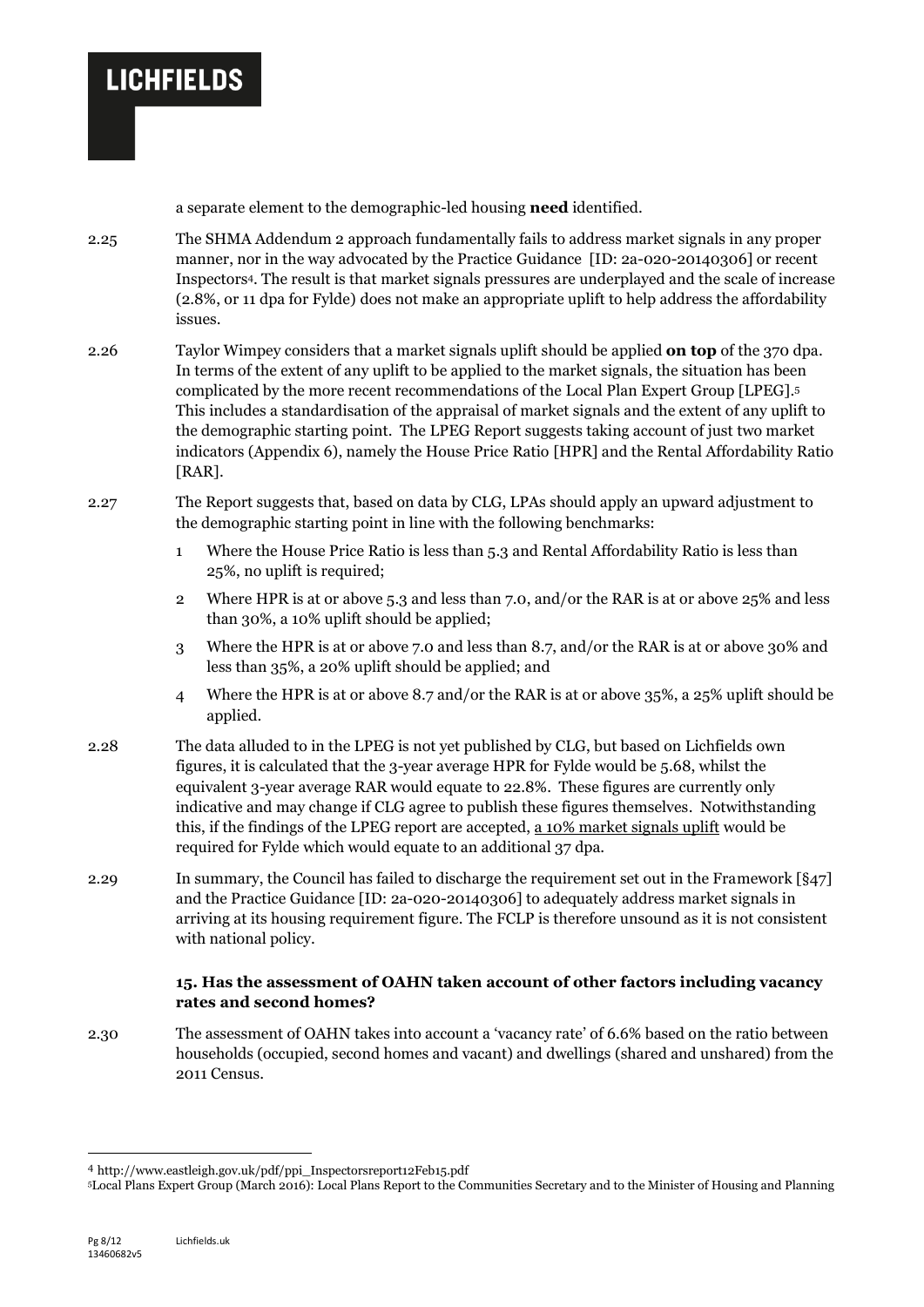#### **16. In relation to affordable housing:**

#### **a. Is the SHMA's methodology for assessing affordable housing needs robust and in line with Government guidance?**

- 2.31 A detailed analysis of the SMHA's methodology for assessing affordable housing needs has not been undertaken. However, from an initial review, we are concerned that the figures do not appear to have been uplifted in the SHMA and its Addendums to take account of the significant affordable housing need in Fylde.
- 2.32 Furthermore, the gross household formation rate should be based the 2014-based SNHP, which is recognised in the SHMA Addendum 2 [§4.29].

### **b. The Plan recognises that the full amount of affordable housing needed per annum is not deliverable. Has the Council considered the option of a higher housing requirement to assist in delivering more affordable dwellings?**

2.33 The 2014 SHMA and subsequent Addendums suggest that the level of affordable housing is high in Fylde Borough, at 207 dpa, rising to 249 dpa in the latest iteration.

|                      | <b>Fylde</b> | <b>Blackpool</b> | <b>Wyre</b> | <b>Fylde Coast Total</b> |
|----------------------|--------------|------------------|-------------|--------------------------|
| <b>2008 SHMA</b>     | 600          | 140              | 590         | 1,330                    |
| <b>2014 SHMA</b>     | 207          | 164              | 300         | 771                      |
| 2014 SHMA Addendum 1 | 249          | 272              | 339         | 860                      |

Table 3 Affordable Housing Need

Source: Turley (November 2014): Analysis of Housing Need in light of the 2012 Sub-National Population Projections, Fylde Coast SHMA – Addendum

- 2.34 The report concludes that the need for affordable homes is just 860 dpa across the Fylde Coast area, which is well below the need identified in the 2008 SHMA (1,330 dpa). Fylde's net annual requirement is now less than half of that previously identified (600 dpa to 249 dpa). In contrast, Blackpool's need has almost doubled.
- 2.35 The affordable housing requirement for Fylde (249 dpa) represents 67% of the 370 dpa target in the FCLP. Even at the top end of the OAHN range recommended in the SHMA Addendum 2 (450 dpa), affordable housing would have to comprise 55% of overall delivery to be met in full. Taylor Wimpey therefore considers that there is a need to uplift the OAHN to take account of the significant affordable housing need. This does not appear to have been done in the SHMA and its Addendums. Overall, an OAHN of 830 dpa at 30% delivery (the target set out in FCLP) would be required to meet the affordable housing requirement. Whilst it is recognised that this is extremely unlikely as only 199 dpa have been delivered in the Borough over the past decade, an additional uplift should be applied to make a meaningful contribution to reducing affordable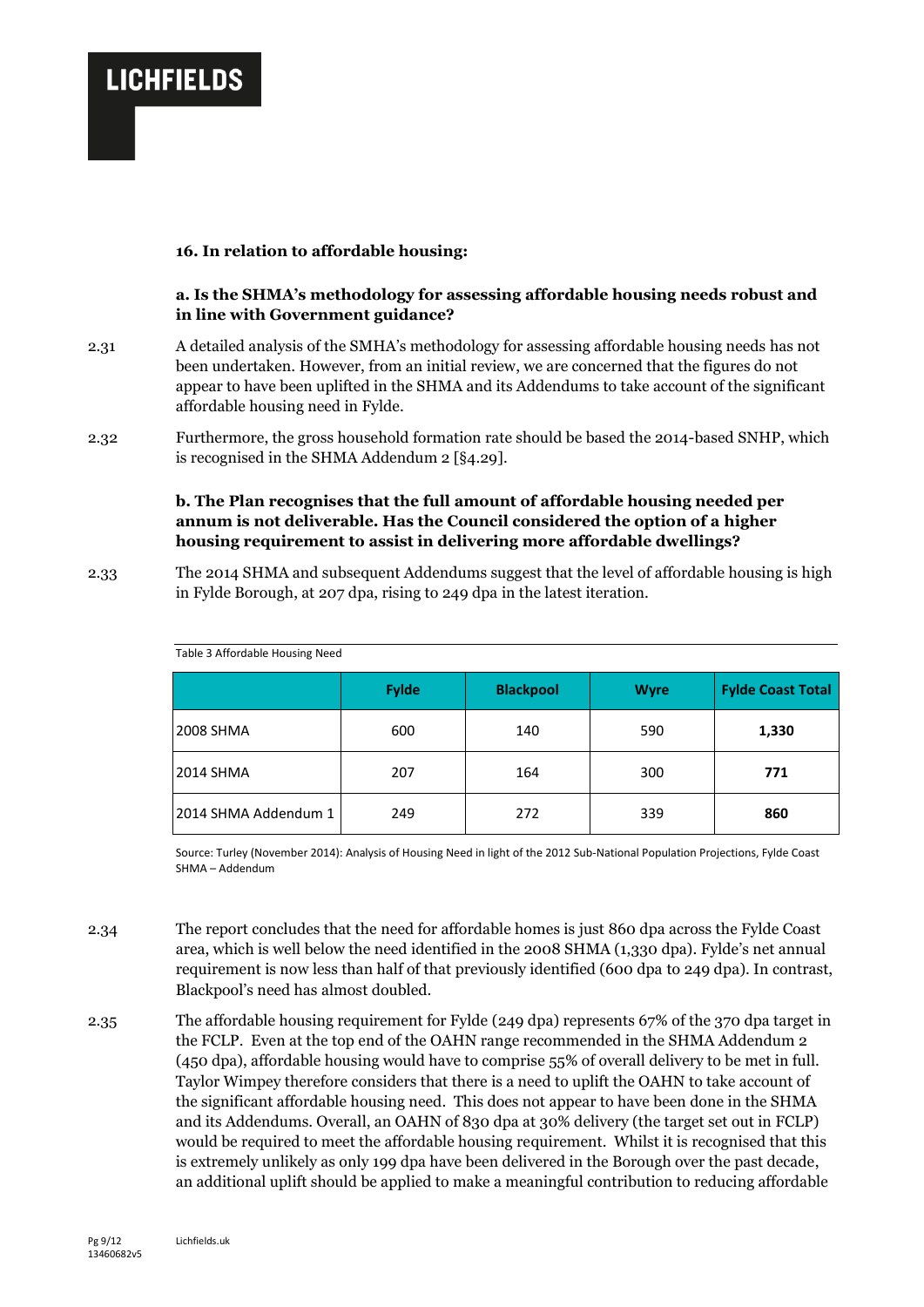housing need.

**LICHFIELDS** 

- 2.36 The approach of the SHMA and its Addendums is contrary to several key recent legal judgements (Satnam Millennium<sup>6</sup>, Oadby and Wigston<sup>7</sup> and Kings Lynn<sup>8</sup>), all of which require an additional uplift to address affordable housing needs (i.e. as distinct to the market signal adjustment).
- 2.37 It is also noted that the approach of D0ve J at Kings Lynn has informed the recommendation of LPEG to apply a specific level of uplift in response to identified housing need. This approach applies an uplift either to meet need for affordable housing in full or to add an additional 10% of the demographic-led figure where this is lower. This recommendation has not yet been implemented but it nevertheless represents an entirely appropriate and reasonable basis by which to determine the adjustment that should be made to the FOAN in response to affordable housing need.
- 2.38 Therefore, and whilst recognising that limited weight can be taken of the LPEG recommendations for now, if the Appendix 6 approach is followed through, a further 10% upwards adjustment should be applied to the demographic-led figure, to raise it to 450 dpa.

## **17. Have the needs of particular groups (e.g. the elderly) and types of housing (e.g. private rented, self-build) been satisfactorily assessed?**

2.39 The SHMA and its Addendums do not assess the needs of the elderly, nor do they take into account the implications of the self-build and the private rented sector. The Housing White Paper is clear that such methods of delivery will assist in addressing affordability issues and delivering the step change in house building that is required.

## **18. Have employment trends been appropriately taken into account? Is the OAHN aligned wi1th forecasts for jobs growth?**

- 2.40 The Practice Guidance [ID: 2a-018-20140306] requires that assessments of likely job growth are made, looking at past trends in job growth and/or economic forecasts, whilst also considering the growth in working age population. The potential job growth should be considered in the context of potential unsustainable commuting patterns and as such planmakers should consider how the location of new housing could help address this9.
- 2.41 The SHMA and its Addendums use a combination of data sources including Experian, Oxford Economics and AECOM, with the latter having informed Fylde Borough's Employment Land and Premises Study [ELPS]. Both the Experian and Oxford Economics job growth projections date from 2013, with the AECOM pre-dating the 2012 ELPS. It is therefore unclear why Turley has not obtained more up-to-date data for Fylde and modelled this in PopGroup.
- 2.42 Notwithstanding the fact that the data utilised by Turleys in the SHMA and its Addendums is outdated, it is agreed that it is the correct approach to attach more weight to the AECOM projections to ensure that the Council's evidence base documents are consistent. The economicled OAHN, excluding affordable housing, amount to 440/450 dpa. The Council's adoption of the

1

<sup>6</sup>Satnam Millennium Limited and Warrington Borough Council [2015] EWHC 370

<sup>7</sup> Oadby and Wigston Borough Council v Secretary of State for Communities and Local Government and Bloor Homes Ltd (2015). EWHC 1879

<sup>8</sup> Kings Lynn and West Norfolk Borough Council v (i) Secretary of State for Communities and Local Government and (ii) Elm Park Holdings [2015] EWHC 1958

<sup>9</sup>Planning Practice Guidance ID: 2a-018-20140306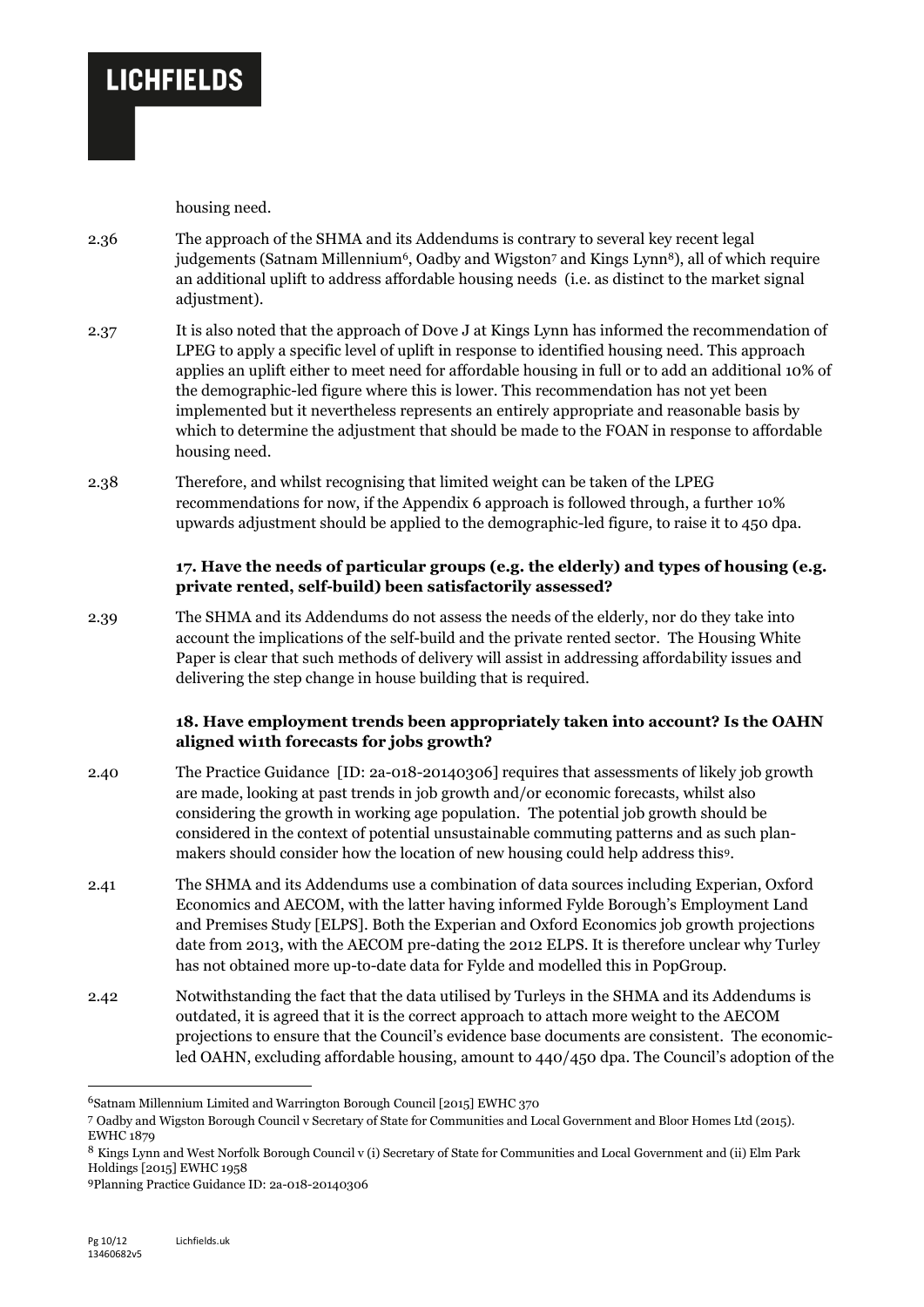370 dpa figure therefore goes against the finding of its own evidence base, with the SHMA Addendum 2 concluding that:

*"…… the upper end of the range would represent the OAN on the basis of the considered economic position within the Council's evidence base. It is recognised that the authority's current economic evidence base will continue to be updated and this will therefore need to be considered carefully alongside subsequent updates of the analysis of housing need." [§5.28]*

2.43 In view of the shortcomings set out above, it is considered that the FCLP is unsound as it is not justified, effective or consistent with national policy. The housing requirement figure within the FCLP is not based upon an employment-led approach and the failure to adopt the approach advocated by the Practice Guidance undermines the robustness of the Plan as a whole.

## **Issue 4 – Are the objectively assessed economic development needs clearly identified, supported by robust and credible evidence and consistent with national policy?**

### **22. Is the Plan's economic development strategy (based on a continuation of historic land take-up) justified, consistent with national policy and compatible with that for the housing strategy?**

- 2.44 The Practice Guidance [ID: 2a-015-20140306] notes that demographic trends should be applied as a starting point when assessing the OAHN; it goes on to state that consideration should also be given to the likely change in job numbers. This reflects the importance that the Framework [§158] places on the economy and the requirement to *"ensure that their assessment of and strategies for housing, employment and other uses are integrated, and that they take full account of relevant market and economic signals".* A failure to take account of economic considerations in the determination of the OAHN would be inconsistent with this policy emphasis.
- 2.45 The economic development strategy set out in the FCLP is based on the historic take-up rates experienced in the Borough since 1989. Policy EC1 identifies a net business and industrial land requirement of 62ha, of which is 14ha is required by Blackpool to meet is needs up to 2027 (i.e . The Council's justification for this approach is that *"Blackpool functions within the wider Fylde Coast Sub-Region employment market and the future employment forecasts for Fylde cannot be met in isolation without also jointly considering the requirements for the Sub-Region"* [§9.11]. It therefore unclear as to why the matter of Wyre Borough Council's unmet housing needs is not being approached in the same manner.
- 2.46 The range of scenarios modelled in the ELPS would not result in an employment land requirement that is anywhere near the 48ha that Policy Ec1 plans for. Taylor Wimpey notes that the most optimistic scenario ('Model 4: Policy On Scenario, Employment Based Forecast') forecasts an increase of 2,400 jobs over the period to 2030, which would equate to net surplus of 19.60-29.19ha (i.e. a negative requirement).
- 2.47 Whilst it is recognised that the relationship between housing and job growth is complex, this discrepancy would suggest an increase in the housing requirement is required rather than the decrease that the Council is seeking to pursue.
- 2.48 As set out in further detail in the response to Question 18, Taylor Wimpey is concerned that the 370 dpa figure set out in Policy H1 of the FCLP does not take into account economic growth